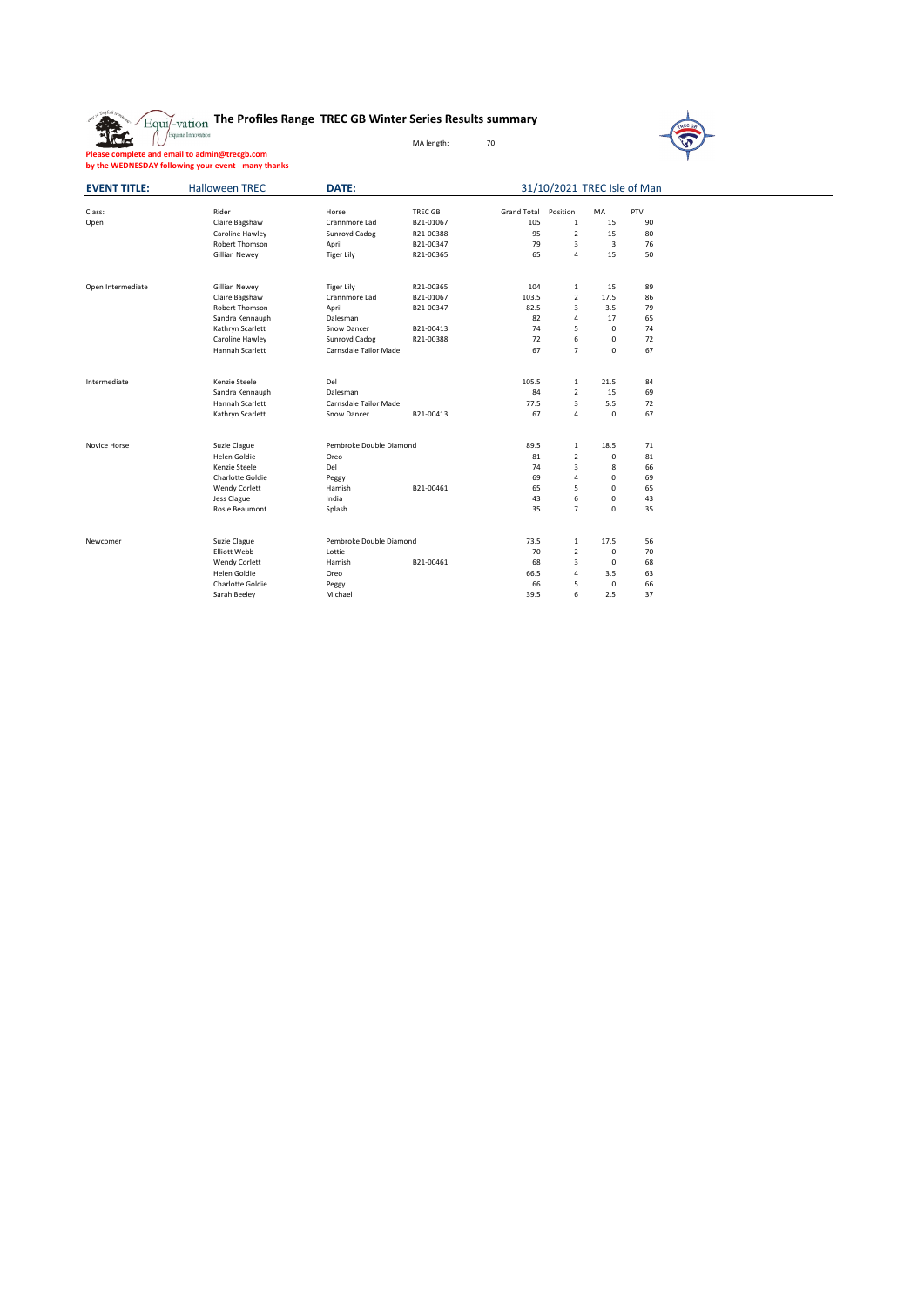

| <b>RIDER</b>         | <b>TREC GB NO</b> | Ridden<br>Ridden Ditch<br><b>HORSE</b> (very important) | Ridden<br>"Corrigor | n railen branches | Ridden Bending | Ridden Robe Gate<br>Ridden Rein Back |      | Ridden Seend | Lear Corridor | $\mathcal{S}'$<br>Lea Ditch | Deductions For<br>Immobility | circling | <b>PTV</b><br><b>TOTAL</b> | CANTER | WALF | MA<br><b>TOTAL</b> | <b>GRAND</b><br><b>TOTAL</b> | o<br>n<br>o<br>௨ |  |
|----------------------|-------------------|---------------------------------------------------------|---------------------|-------------------|----------------|--------------------------------------|------|--------------|---------------|-----------------------------|------------------------------|----------|----------------------------|--------|------|--------------------|------------------------------|------------------|--|
| Claire Bagshaw       | B21-01067         | Crannmore Lad                                           | 10 <sup>1</sup>     | 10                |                |                                      | 10 I | 10           | 10            | 10                          | 10                           | πn       |                            | LJ.    |      |                    | 105                          |                  |  |
| Caroline Hawley      | R21-00388         | Sunroyd Cadog                                           | 10                  |                   |                | 10                                   |      | 10           | 10            | 10                          |                              |          |                            |        |      |                    |                              |                  |  |
| Robert Thomson       | B21-00347         | April                                                   | 10                  |                   |                |                                      |      |              |               | 10                          | 10                           |          |                            |        |      |                    |                              |                  |  |
| <b>Gillian Newey</b> | R21-00365         | Tiger Lily                                              | 10                  |                   |                |                                      |      |              |               |                             |                              |          | c٨                         |        |      |                    | 65                           |                  |  |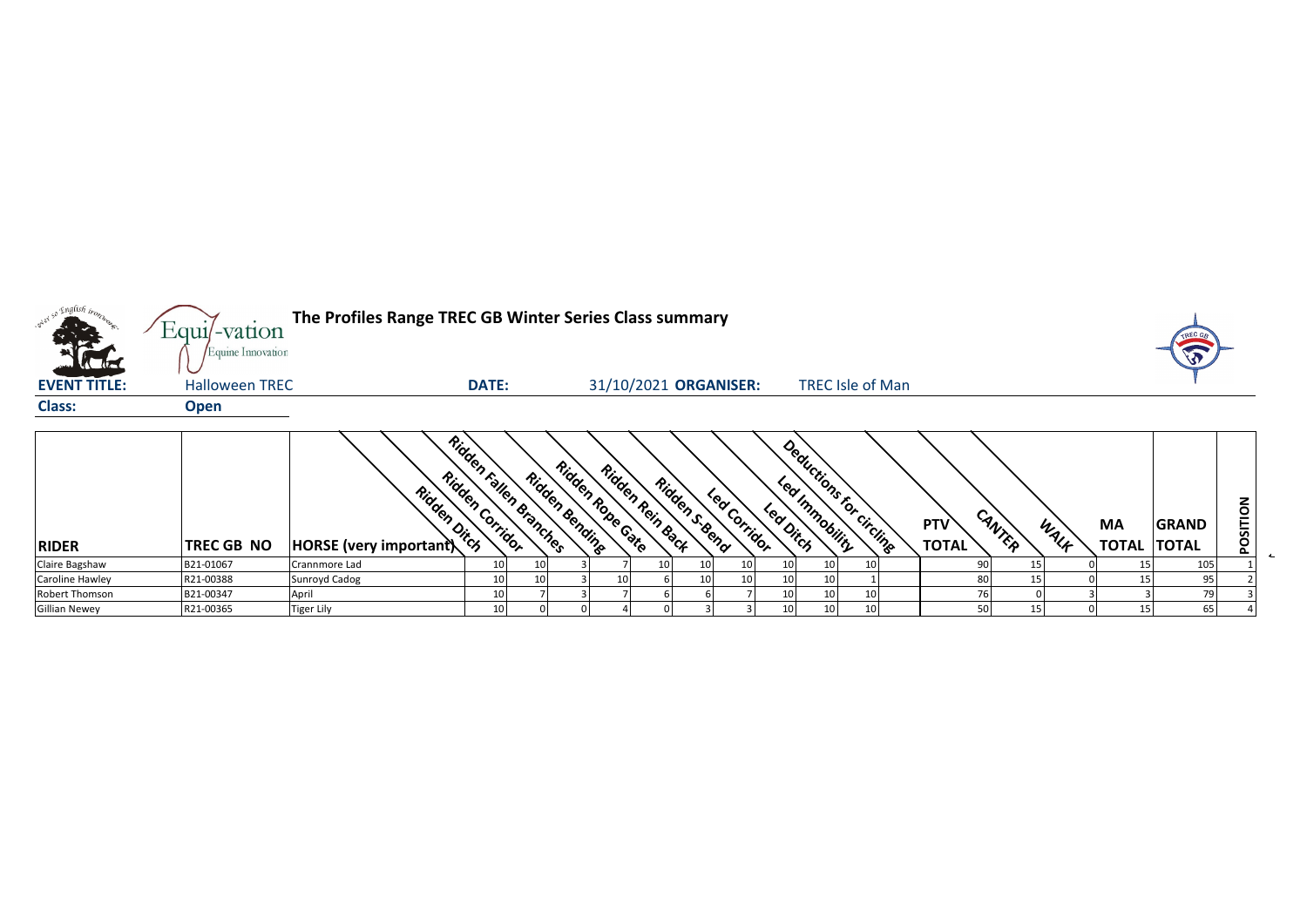| ol so English bonne    | Equi/-vation<br>Equine Innovation | The Profiles Range TREC GB Winter Series Class summary                                                                                                                                                                        |                 |                        |                                    |                       |                |              |          |                |                         |                            |        |      |                           | <b>ATREC GA</b><br>G         |          |
|------------------------|-----------------------------------|-------------------------------------------------------------------------------------------------------------------------------------------------------------------------------------------------------------------------------|-----------------|------------------------|------------------------------------|-----------------------|----------------|--------------|----------|----------------|-------------------------|----------------------------|--------|------|---------------------------|------------------------------|----------|
| <b>EVENT TITLE:</b>    | <b>Halloween TREC</b>             |                                                                                                                                                                                                                               | <b>DATE:</b>    |                        |                                    | 31/10/2021 ORGANISER: |                |              |          |                | <b>TREC Isle of Man</b> |                            |        |      |                           |                              |          |
| <b>Class:</b>          | <b>Open Intermediate</b>          |                                                                                                                                                                                                                               |                 |                        |                                    |                       |                |              |          |                |                         |                            |        |      |                           |                              |          |
| <b>RIDER</b>           | TREC GB NO                        | Rigger Miller Control Control Control Control Control Control Control Control Control Control Control Control Control Control Control Control Control Control Control Control Control Control Control Control Control Control | Ridden Corridor | Ridden Fallen Branches | Ridden Robe Cate<br>Ridden Bending | Ridden Rein Back      | Ridden s. Bend | Lea Corridor | Leadinch | Led Innobility | Deductions for circling | <b>PTV</b><br><b>TOTAL</b> | CANTER | WALK | <b>MA</b><br><b>TOTAL</b> | <b>GRAND</b><br><b>TOTAL</b> | POSITION |
| <b>Gillian Newey</b>   | R21-00365                         | <b>Tiger Lily</b>                                                                                                                                                                                                             |                 |                        | 10 <sub>1</sub>                    | 10                    | 10             |              |          | 10             | 10 <sup>1</sup>         |                            |        |      |                           | 104                          |          |
| Claire Bagshaw         | B21-01067                         | Crannmore Lad                                                                                                                                                                                                                 | 10              |                        |                                    | 10                    | 10             |              |          | 10             | 10                      | 86                         |        | 2.5  | 17.5                      | 103.5                        |          |
| Robert Thomson         | B21-00347                         | April                                                                                                                                                                                                                         | 10              |                        |                                    | 10                    |                |              |          | 10             | 10 <sup>1</sup>         | 79                         |        | 3.5  | 3.5                       | 82.5                         |          |
| Sandra Kennaugh        |                                   | Dalesman                                                                                                                                                                                                                      | 10              |                        |                                    | 10                    | 10             |              |          | 10             |                         | 65                         |        |      | 17                        | 82                           |          |
| Kathryn Scarlett       | B21-00413                         | <b>Snow Dancer</b>                                                                                                                                                                                                            |                 |                        |                                    |                       |                |              |          | 10             | 10 <sup>1</sup>         | 74                         |        |      |                           | 74                           |          |
| <b>Caroline Hawley</b> | R21-00388                         | Sunroyd Cadog                                                                                                                                                                                                                 |                 |                        | 10                                 |                       |                |              |          | 10             |                         | 72                         |        |      |                           | 72                           |          |
| Hannah Scarlett        |                                   | Carnsdale Tailor Made                                                                                                                                                                                                         | 10              |                        |                                    | 10                    |                |              |          | 10             | 10                      | 67                         |        |      |                           | 67                           |          |

 $\sim$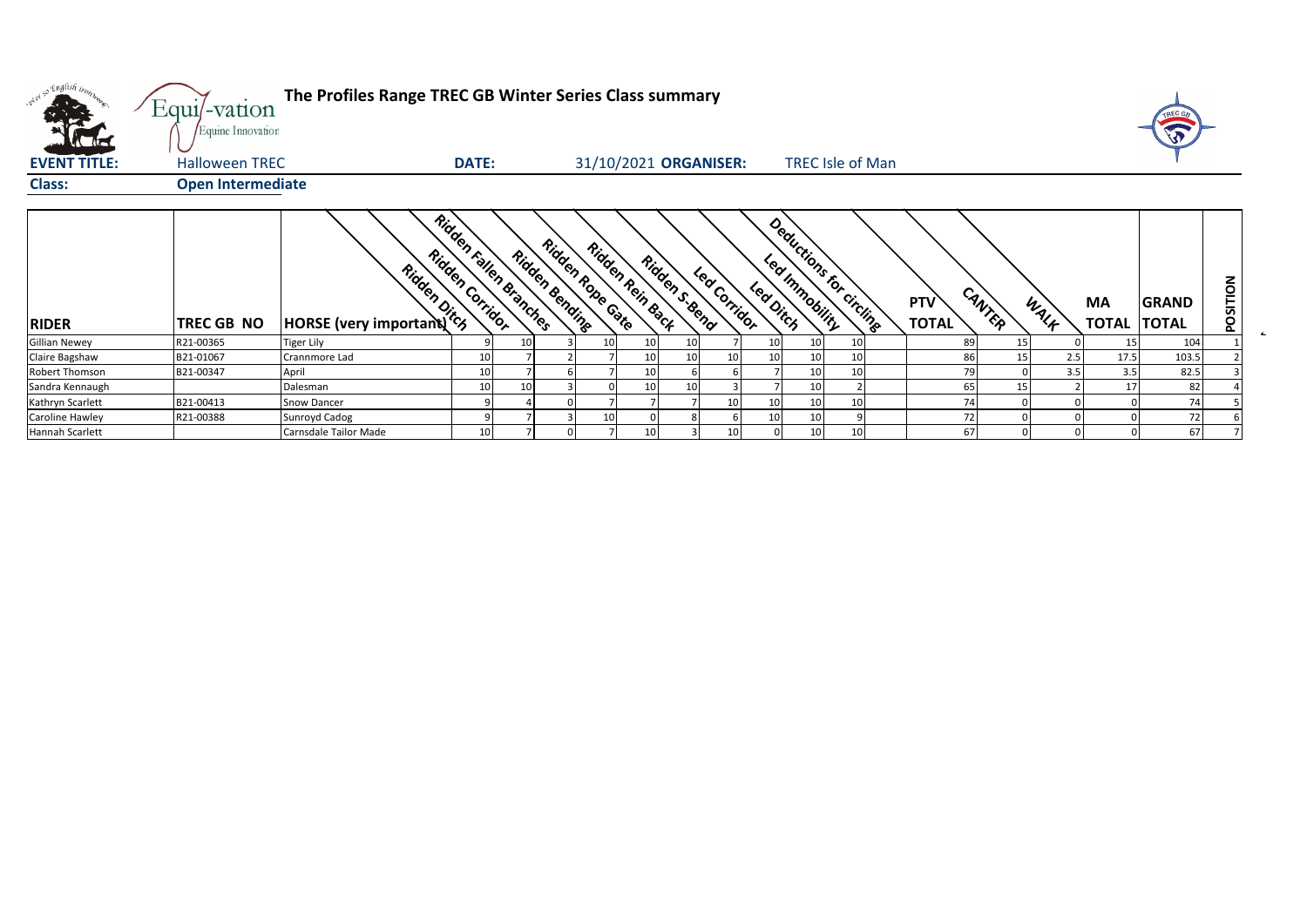| where English trong<br>$\sqrt{1-\ln n}$ | Equi/-vation<br>Equine Innovation | The Profiles Range TREC GB Winter Series Class summary |                 |                        |                                    |                       |                 |              |          |                                           |  |                     |        |      |                           |                              |          |
|-----------------------------------------|-----------------------------------|--------------------------------------------------------|-----------------|------------------------|------------------------------------|-----------------------|-----------------|--------------|----------|-------------------------------------------|--|---------------------|--------|------|---------------------------|------------------------------|----------|
| <b>EVENT TITLE:</b>                     | <b>Halloween TREC</b>             |                                                        | <b>DATE:</b>    |                        |                                    | 31/10/2021 ORGANISER: |                 |              |          | <b>TREC Isle of Man</b>                   |  |                     |        |      |                           |                              |          |
| <b>Class:</b>                           | Intermediate                      |                                                        |                 |                        |                                    |                       |                 |              |          |                                           |  |                     |        |      |                           |                              |          |
| <b>RIDER</b>                            | <b>TREC GB NO</b>                 | Ridge department                                       | Ridden Corridor | Ridden Fallen Branches | Ridden Robe Cate<br>Ridden Bending | Ridden Rein Back      | Ridden s dend   | Led Corridor | Leadinch | Deductions for circling<br>Led Immobility |  | PTV<br><b>TOTAL</b> | CANTER | WALF | <b>MA</b><br><b>TOTAL</b> | <b>GRAND</b><br><b>TOTAL</b> | POSITION |
| Kenzie Steele                           |                                   | Del                                                    | 10              |                        |                                    | 10                    |                 |              | 10       | 10                                        |  | 84                  | 13.5   |      | 21.5                      | 105.5                        |          |
| Sandra Kennaugh                         |                                   | Dalesman                                               |                 |                        |                                    |                       | 10              |              | 10       |                                           |  | 69                  |        |      |                           | 84                           |          |
| Hannah Scarlett                         |                                   | Carnsdale Tailor Made                                  |                 |                        |                                    |                       |                 |              |          | 10                                        |  |                     | 5.5    |      | 5.5                       | 77.5                         |          |
| Kathryn Scarlett                        | B21-00413                         | Snow Dancer                                            |                 |                        |                                    |                       | 10 <sup>1</sup> |              | 10       | 10                                        |  | 67                  |        |      |                           | 67                           |          |

 $\sim$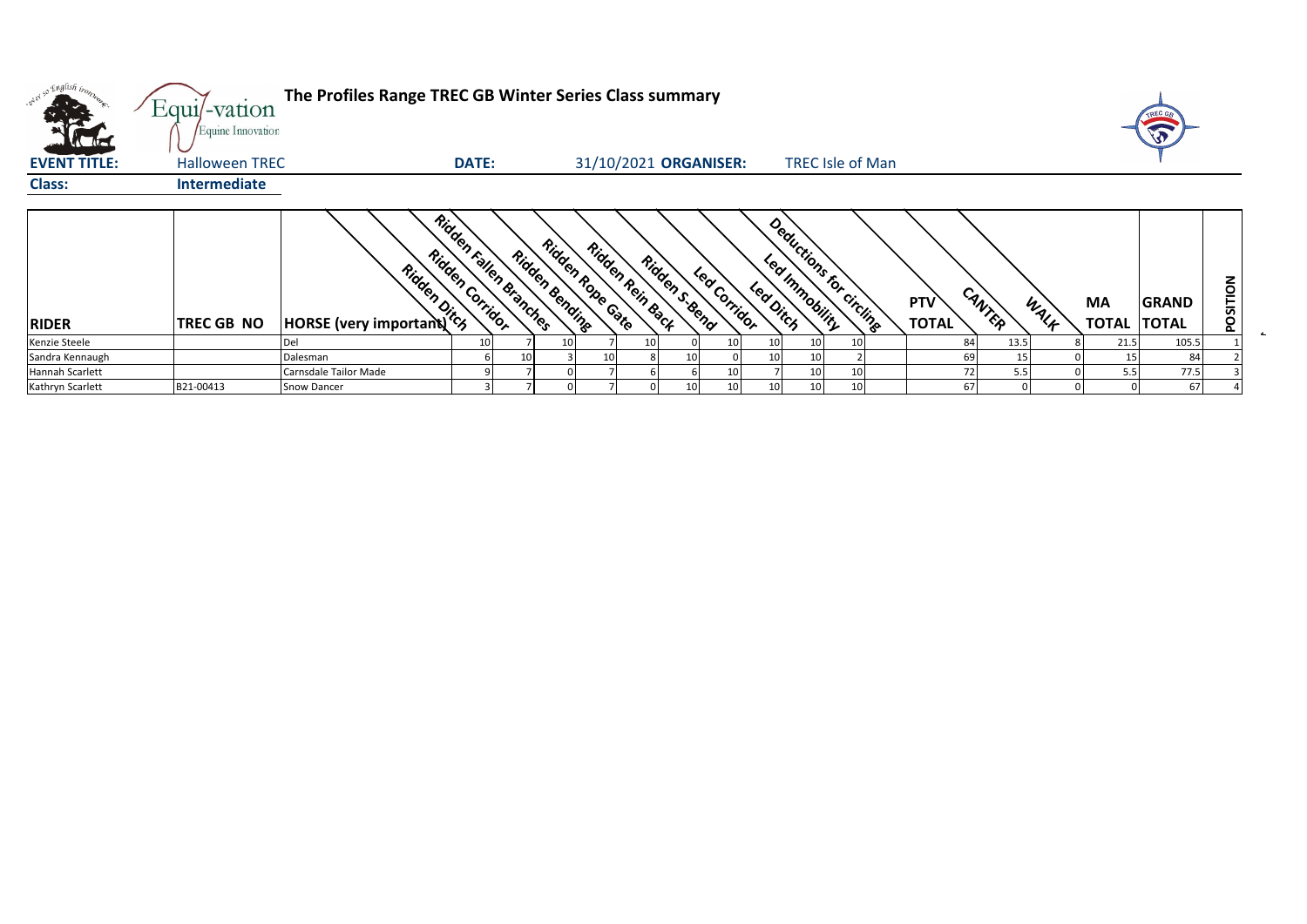| what so English trong | Equi/-vation<br>Equine Innovation | The Profiles Range TREC GB Winter Series Class summary |                                           |                                    |                  |                                |                            |                         |                                      |                                         | TREC GA |          |
|-----------------------|-----------------------------------|--------------------------------------------------------|-------------------------------------------|------------------------------------|------------------|--------------------------------|----------------------------|-------------------------|--------------------------------------|-----------------------------------------|---------|----------|
| <b>EVENT TITLE:</b>   | <b>Halloween TREC</b>             |                                                        | <b>DATE:</b>                              |                                    |                  | 31/10/2021 ORGANISER:          |                            | <b>TREC Isle of Man</b> |                                      |                                         |         |          |
| <b>Class:</b>         | <b>Novice Horse</b>               |                                                        |                                           |                                    |                  |                                |                            |                         |                                      |                                         |         |          |
| <b>RIDER</b>          | TREC GB NO                        | <b>Rigginal Rigginal Property</b>                      | Ridden Fallen Branches<br>Ridden Corridor | Ridden Robe Cate<br>Ridden Bending | Ridden Rein Back | Ridden s. Send<br>Led Corridor | Led Innobility<br>Leadinch | Deductions for circling | CANTER<br><b>PTV</b><br><b>TOTAL</b> | <b>MA</b><br>WALK<br><b>TOTAL TOTAL</b> | GRAND   | POSITION |
| Suzie Clague          |                                   | Pembroke Double Diamond                                |                                           | 10                                 |                  |                                | 10                         |                         | 71<br>15                             | 18.5<br>3.5                             | 89.5    |          |
| Helen Goldie          |                                   | Oreo                                                   | 10                                        |                                    |                  |                                | 10<br>10                   |                         | 81                                   |                                         | 81      |          |
| Kenzie Steele         |                                   | Del                                                    |                                           | 1(                                 | 10               |                                | 10<br>10                   |                         | 66                                   |                                         | 74      |          |
| Charlotte Goldie      |                                   | Peggy                                                  |                                           |                                    |                  | 10                             | 10                         |                         | 69                                   |                                         | 69      |          |
| <b>Wendy Corlett</b>  | B21-00461                         | Hamish                                                 |                                           |                                    |                  |                                | 10 <sup>1</sup><br>10      |                         | 65                                   |                                         | 65      |          |
| Jess Clague           |                                   | India                                                  |                                           |                                    |                  |                                | 10                         |                         | 43                                   |                                         | 43      |          |
| Rosie Beaumont        |                                   | Splash                                                 |                                           |                                    |                  |                                |                            |                         | 35                                   |                                         | 35      |          |

 $\mathbf{z}_i$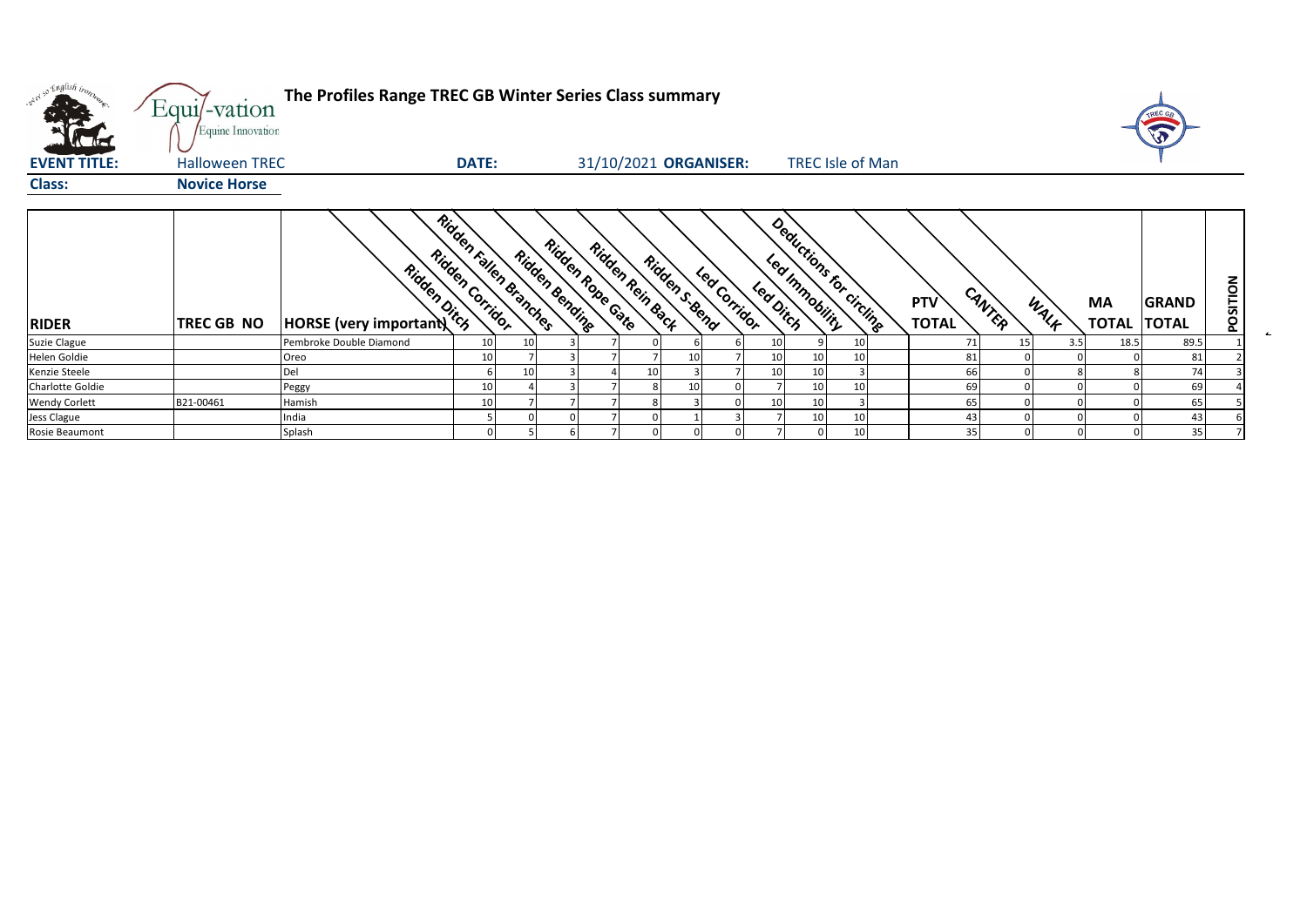| n Englis <i>h iron</i> n<br>A PO | Equi/-vation<br>Equine Innovation | The Profiles Range TREC GB Winter Series Class summary |                 |                        |                       |                                      |    |                |                       |         |                                            |  |                     |        |                        |                    |                              |          |
|----------------------------------|-----------------------------------|--------------------------------------------------------|-----------------|------------------------|-----------------------|--------------------------------------|----|----------------|-----------------------|---------|--------------------------------------------|--|---------------------|--------|------------------------|--------------------|------------------------------|----------|
| <b>EVENT TITLE:</b>              | <b>Halloween TREC</b>             |                                                        | <b>DATE:</b>    |                        |                       |                                      |    |                | 31/10/2021 ORGANISER: |         | <b>TREC Isle of Man</b>                    |  |                     |        |                        |                    |                              |          |
| <b>Class:</b>                    | <b>Newcomer</b>                   |                                                        |                 |                        |                       |                                      |    |                |                       |         |                                            |  |                     |        |                        |                    |                              |          |
| <b>RIDER</b>                     | TREC GB NO                        | Ridden Dirch<br>HORSE (very important)                 | Ridden Carridor | Ridden Fallen Branches | <b>Ridden Bending</b> | Ridden Robe Cate<br>Ridden Rein Back |    | Ridden s. Send | Led Corridor          | Leading | Deductions for circling<br>Led Innnobility |  | PTV<br><b>TOTAL</b> | CANTER | WALK                   | MA<br><b>TOTAL</b> | <b>GRAND</b><br><b>TOTAL</b> | POSITION |
| Suzie Clague                     |                                   | Pembroke Double Diamond                                |                 | 10                     |                       |                                      |    |                | 10                    |         |                                            |  |                     | 56     | 15 <sup>1</sup><br>2.5 | 17.5               | 73.5                         |          |
| <b>Elliott Webb</b>              |                                   | Lottie                                                 | 10              |                        |                       |                                      |    |                | 10                    |         | 10                                         |  |                     | 70     |                        |                    | 70                           |          |
| <b>Wendy Corlett</b>             | B21-00461                         | Hamish                                                 | 10              |                        |                       |                                      | 10 |                |                       | 10      | 10                                         |  |                     | 68     |                        |                    | 68                           |          |
| <b>Helen Goldie</b>              |                                   | Oreo                                                   | 10              |                        |                       |                                      |    |                |                       |         | 10                                         |  |                     | 63     | 3.5                    | 3.5                | 66.5                         |          |
| <b>Charlotte Goldie</b>          |                                   | Peggy                                                  |                 |                        |                       |                                      |    |                |                       |         | 10                                         |  |                     | 66     |                        |                    | 66                           |          |
| Sarah Beeley                     |                                   | Michael                                                |                 |                        |                       |                                      |    |                |                       |         |                                            |  |                     | 37     | 2.5                    | 2.5                | 39.5                         |          |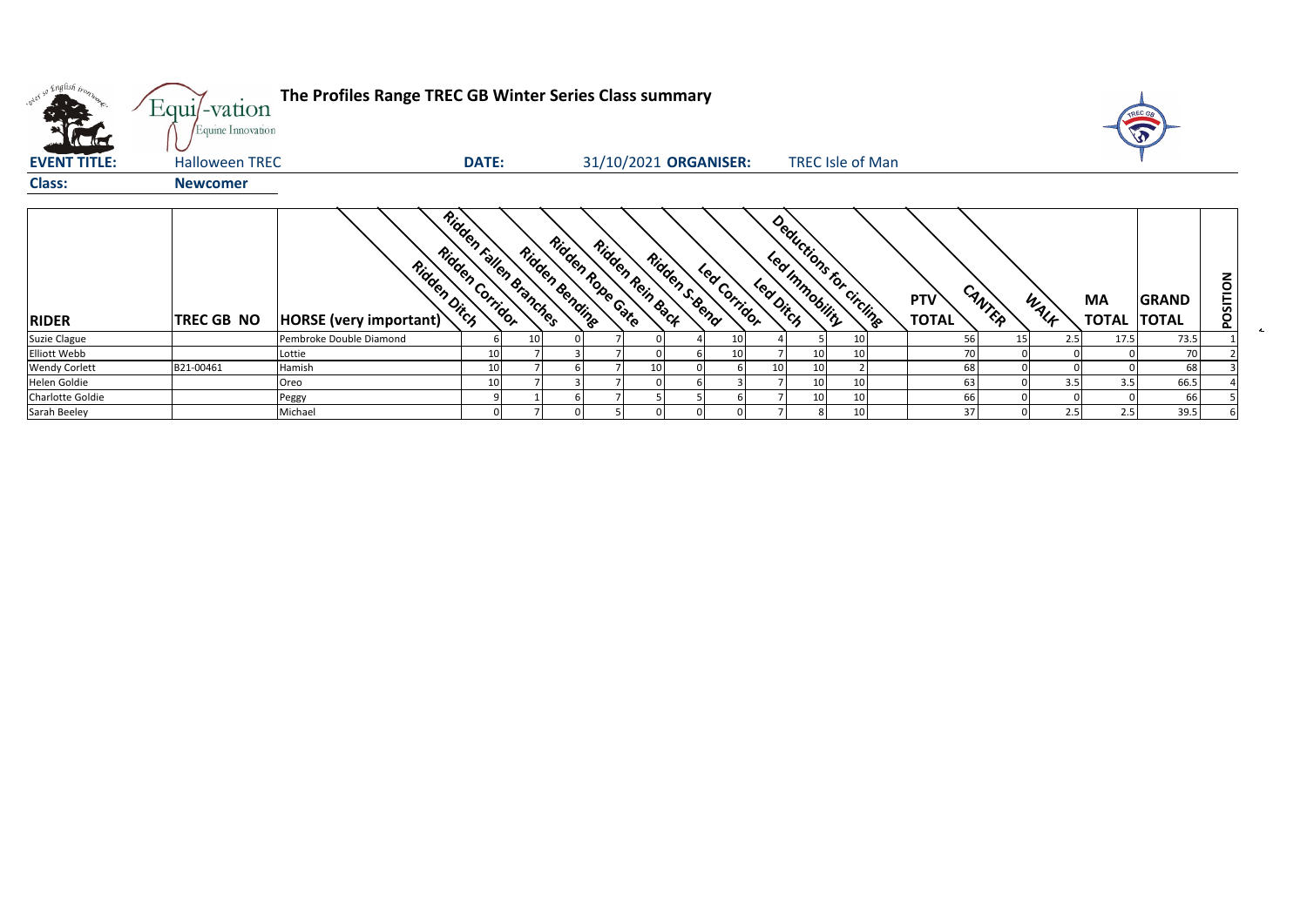| TREC GB             |                       | <b>TREC GB Winter Series Class summary</b>   |                                           |                                           |                                    |              |                                                        |                         |                                      |      | <b>TREC GA</b><br><b>B</b> |                              |          |
|---------------------|-----------------------|----------------------------------------------|-------------------------------------------|-------------------------------------------|------------------------------------|--------------|--------------------------------------------------------|-------------------------|--------------------------------------|------|----------------------------|------------------------------|----------|
| <b>EVENT TITLE:</b> | <b>Halloween TREC</b> |                                              | <b>DATE:</b>                              |                                           | 31/10/2021 ORGANISER:              |              |                                                        | <b>TREC Isle of Man</b> |                                      |      |                            |                              |          |
| <b>Class:</b>       | <b>Starter</b>        |                                              |                                           |                                           |                                    |              |                                                        |                         |                                      |      |                            |                              |          |
| <b>RIDER</b>        | <b>TREC GB NO</b>     | Ridden Dich<br><b>HORSE</b> (very important) | Ridgen Fallen Branches<br>Ridden Carridor | Ridden Robe Cate<br><b>Ridden Bending</b> | Ridden Rein Back<br>Ridden s. Send | Led Corridor | Deductions for circling<br>Led Immobility<br>Led Ditch |                         | CANTER<br><b>PTV</b><br><b>TOTAL</b> | WALF | ΜA<br><b>TOTAL</b>         | <b>GRAND</b><br><b>TOTAL</b> | POSITION |
| Caitlyn Graham      |                       | Conrhenny Princess Bee                       |                                           |                                           |                                    |              |                                                        | 10 <sup>1</sup>         | 73                                   |      |                            | 73                           |          |
| Elliott Webb        |                       | Lottie                                       |                                           |                                           | 10 <sub>1</sub>                    |              | 10                                                     |                         | 56                                   |      |                            |                              |          |
| Chloe Hurst         |                       | Floss                                        |                                           |                                           |                                    |              | 10                                                     | 10 <sup>1</sup>         | 54                                   |      |                            | 54                           |          |
| Sarah Beeley        |                       | Michael                                      |                                           |                                           |                                    |              |                                                        | 10                      | 27                                   |      |                            | 27                           |          |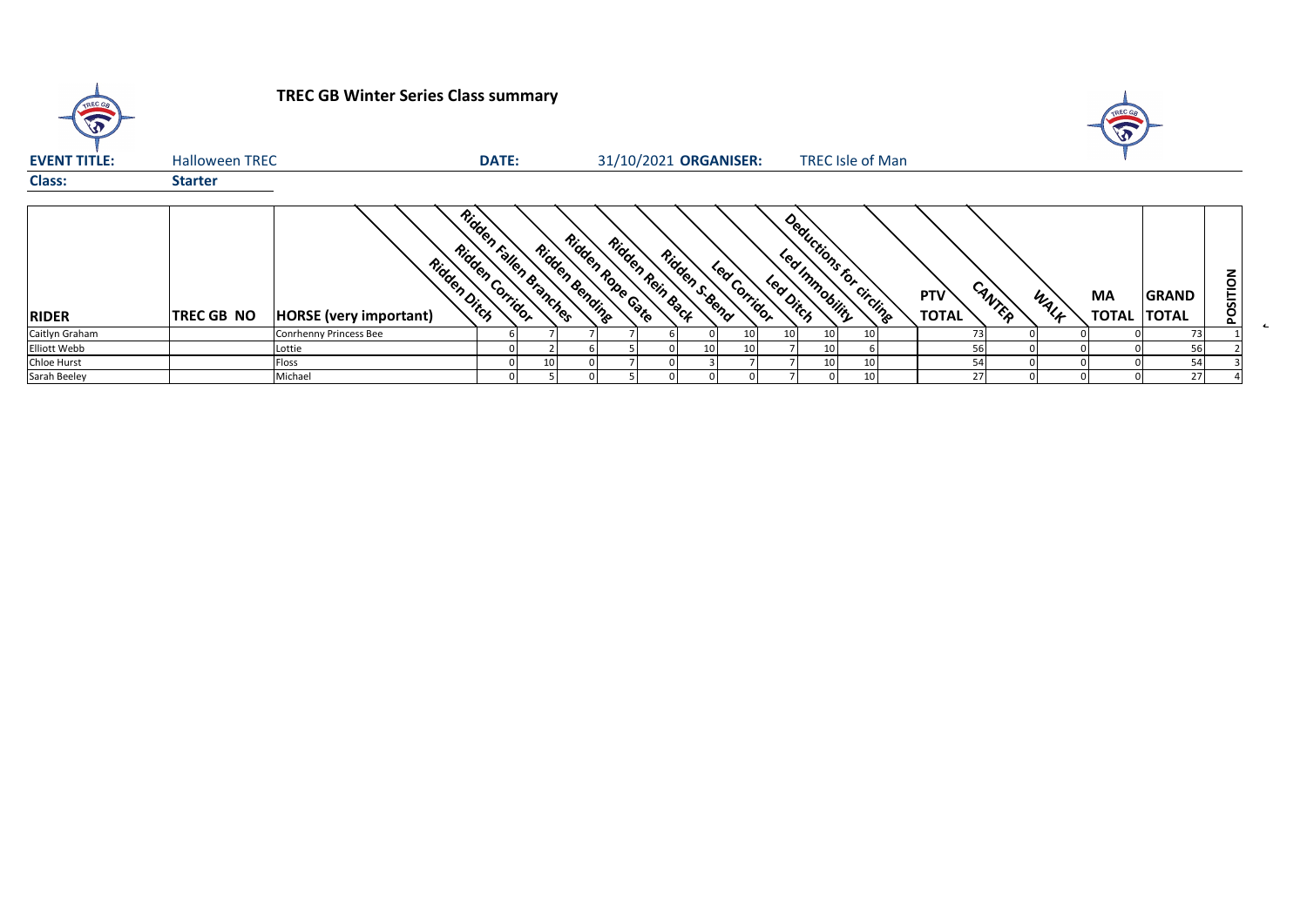| <b>A</b>                |                       | <b>TREC GB Winter Series Class summary</b> |              |                     |             |               |                       |              |                                 |               |                                         |  |                            |        |      |                    |                              |          |
|-------------------------|-----------------------|--------------------------------------------|--------------|---------------------|-------------|---------------|-----------------------|--------------|---------------------------------|---------------|-----------------------------------------|--|----------------------------|--------|------|--------------------|------------------------------|----------|
| <b>EVENT TITLE:</b>     | <b>Halloween TREC</b> |                                            | <b>DATE:</b> |                     |             |               | 31/10/2021 ORGANISER: |              |                                 |               | <b>TREC Isle of Man</b>                 |  |                            |        |      |                    |                              |          |
| <b>Class:</b>           | <b>Lead Rein</b>      |                                            |              |                     |             |               |                       |              |                                 |               |                                         |  |                            |        |      |                    |                              |          |
| <b>RIDER</b>            | <b>TREC GB NO</b>     | Lea Ditch<br><b>HORSE</b> (very important) | Led Corridor | Led Fallen Branches | Led Bending | Led Robe Cate | Lea Nect Rein         |              | Lea Ticket Punch<br>Led S. Bend | Led Rein Back | Deductions for citing<br>Led Innobility |  | <b>PTV</b><br><b>TOTAL</b> | CANTER | WALF | MA<br><b>TOTAL</b> | <b>GRAND</b><br><b>TOTAL</b> | POSITION |
| Luna Cowap              |                       | Micky                                      | 10           | 10 <sub>l</sub>     |             | 10            |                       | 10           | 10                              |               |                                         |  | 80                         |        |      |                    | 80                           |          |
| <b>Felicity Shimmin</b> |                       | Conrhenny Rapunzel                         | 10           | 10                  |             | 10            |                       | 10           |                                 | 10            |                                         |  | 79                         |        |      |                    | 79                           |          |
| Caelan Douglas          |                       | Twinkle                                    |              | 10                  |             | 10            |                       |              | 10                              | 10            |                                         |  | 71                         |        |      |                    | 71                           |          |
| Oshyn John              |                       | Lottie                                     |              |                     |             |               |                       | $\mathbf{1}$ | 10                              | 10            |                                         |  | 69                         |        |      |                    | 69                           |          |
| Connie Dillon           |                       | Eesha                                      |              |                     |             |               |                       | 10           |                                 |               |                                         |  | 49                         |        |      |                    | 49                           |          |
| Nevyn John              |                       | Fizzy                                      |              |                     |             |               |                       |              |                                 |               |                                         |  |                            | 48     |      |                    | 48                           |          |

 $\overline{1}$